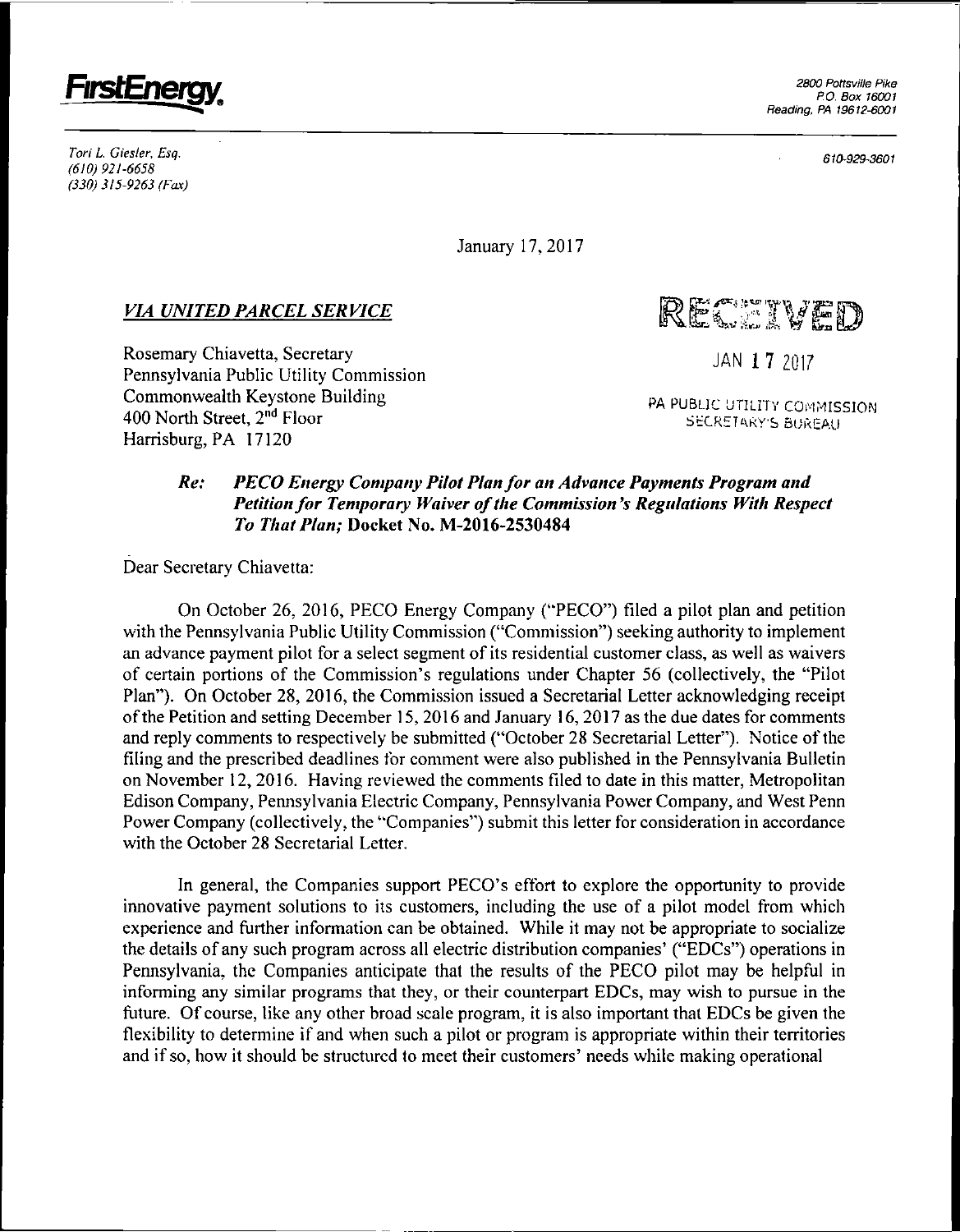sense. While the Companies take no position on the details of the Pilot Plan as proposed, it should be underscored that PECO's Pilot Plan outlines an optional opt-in program that is limited to a small segment of its customer base that must qualify based on <sup>a</sup> set of prescribed criteria, as well as actively and affirmatively seek participation. Those customers, once granted access to the program, may opt out at any time without consequence. Given the flexibility proposed to be offered to participating customers in that regard and the fact that PECO is proposing a pilot as compared to full implementation, the Companies support PECO's request to implement <sup>a</sup> prepayment pilot, in whatever form results from this proceeding. The Companies further encourage that the results of any such pilot be made available for other EDCs to learn from.

The Companies appreciate the opportunity to provide feedback regarding PECO's Pilot Plan and look forward to the opportunity to further explore this topic. Please date stamp the extra copy of this letter and return it in the postage-prepaid envelope provided.

Please contact me if you have any questions regarding this matter.

Very truly yours,

ri 2 Diesh

Tori L. Giesler

dim Enclosures

c: As Per Certificate of Service



JAN **1 7** 2017

PA PUBLIC UTILITY COMMISSION **SECRETARY'S BUREAU**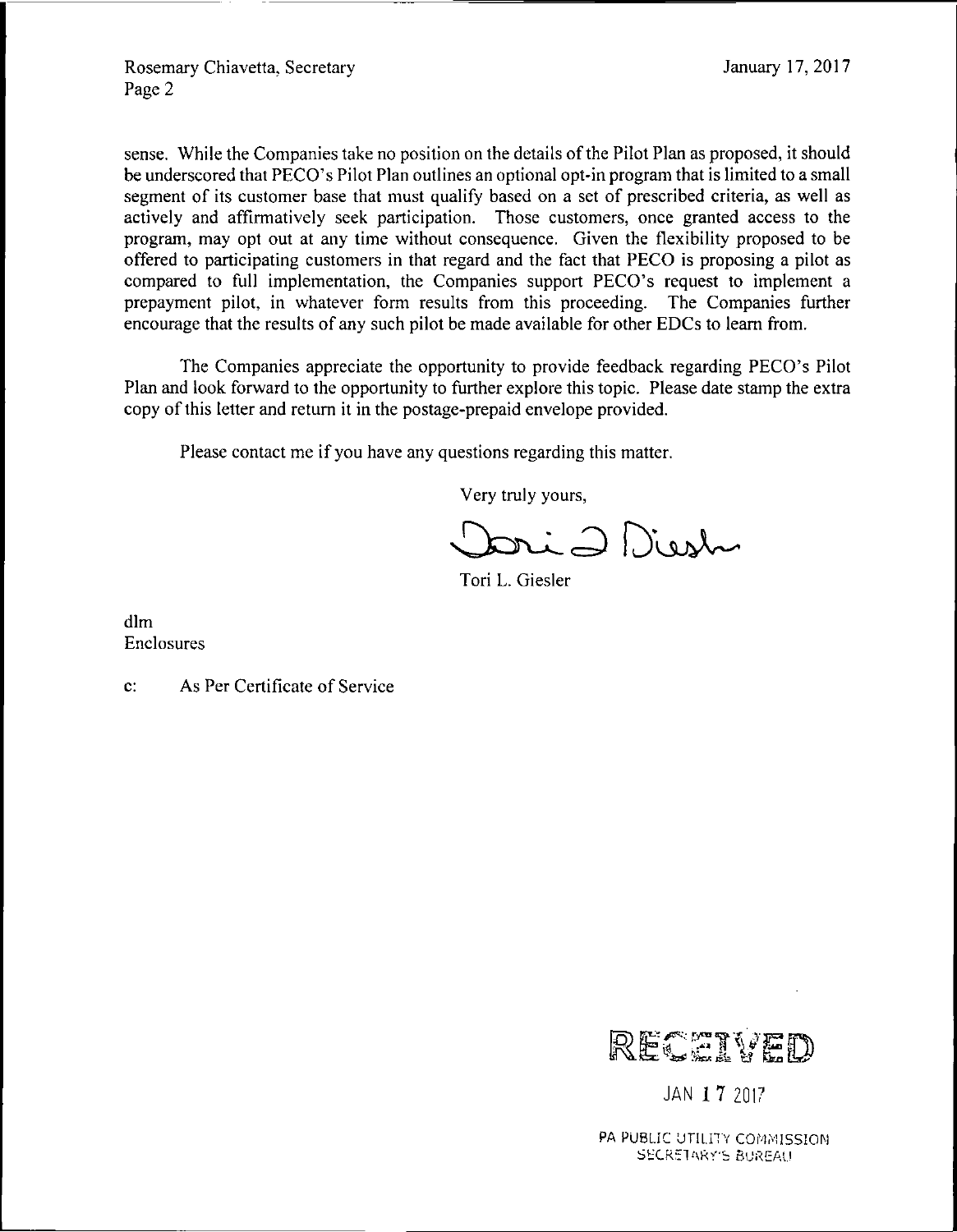## **BEFORE THE PENNSYLVANIA PUBLIC UTILITY COMMISSION**

| PECO Energy Company Pilot Plan for an<br><b>Advance Payments Program and Petition</b><br>for Temporary Waiver of the | : |
|----------------------------------------------------------------------------------------------------------------------|---|
|                                                                                                                      | : |
|                                                                                                                      | ÷ |
| <b>Commission's Regulations with Respect To</b>                                                                      | ÷ |
| <b>That Plan</b>                                                                                                     |   |

**for Temporary Waiver of the : Docket No. P-2016-2573023**

## **CERTIFICATE OF SERVICE**

I hereby certify that I have this day served <sup>a</sup> true and correct copy of the foregoing document upon the individuals listed below, in accordance with the requirements of 52 Pa. Code § 1.54 (relating to service by a participant).

Service by first class mail, as follows:

John R. Evans Office of Small Business Advocate Suite 1102, Commerce Building 300 North Second Street Harrisburg, PA 17101

Gina Miller Bureau of Investigation and Enforcement Pennsylvania Public Utility Commission P.O. Box 3265 Harrisburg, PA 17105-3265

Lauren M. Burge Harrison W. Breitman Office of Consumer Advocate 555 Walnut Street, 5<sup>th</sup> Floor Forum Place Harrisburg, PA 17101

Ward L. Smith Richard G. Webster PECO Energy Company 2301 Market Street P.O. Box 8699 Philadelphia, PA 19101-8699

Dated: January 17, 2017

West

Tori L. Giesler Attorney No. 207742 FirstEnergy Service Company 2800 Pottsville Pike P.O. Box 16001 Reading, Pennsylvania 19612-6001 (610) 921-6658 tgiesler@firstenergycorp.com



JAN **<sup>1</sup> 7** <sup>201</sup> <sup>7</sup> *t*

PA PUBLIC UTILITY COMMISSION SECRETARY'S BUREAU